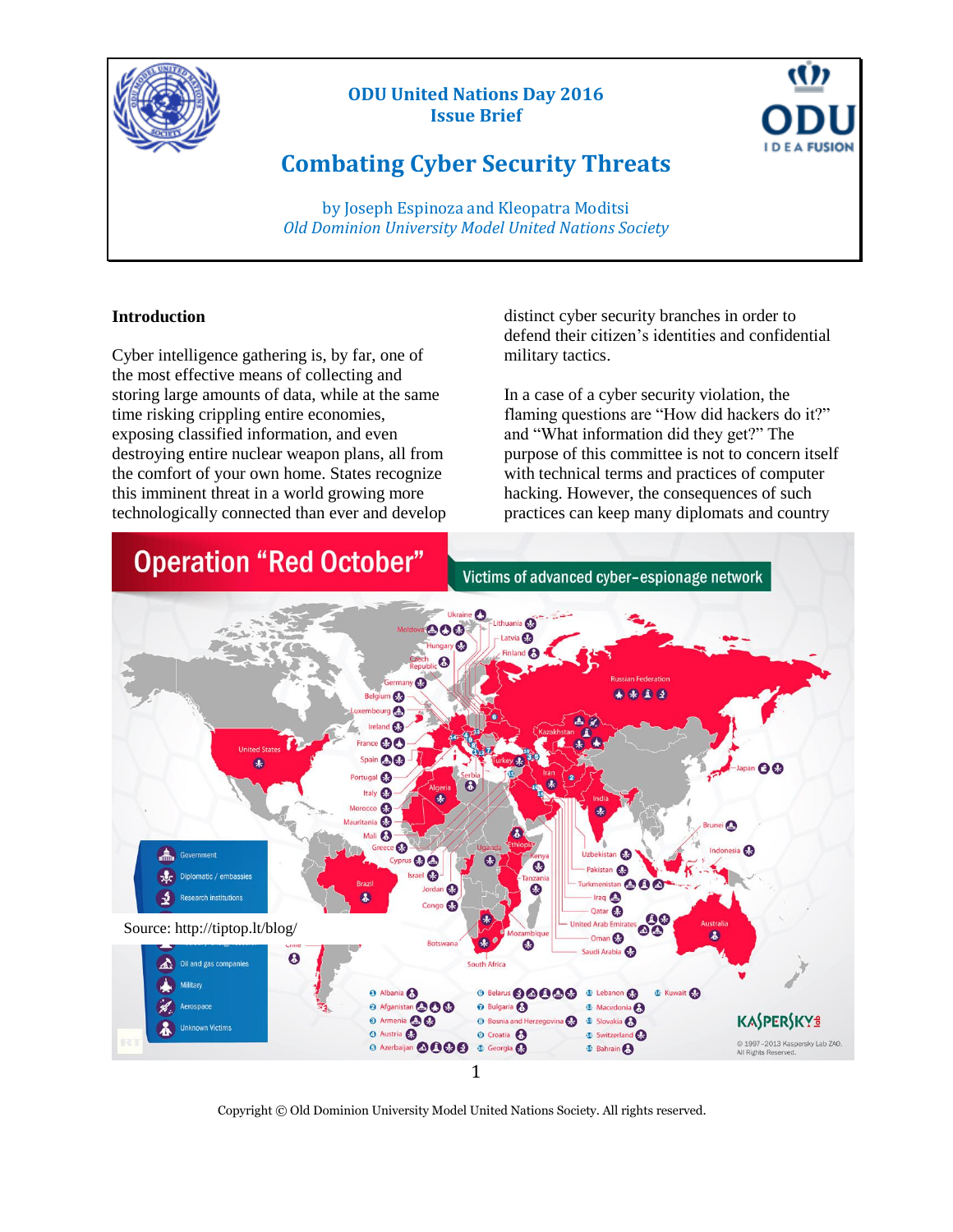leaders up for several days. Since cyber threats have emerged as a result of technological advancements and globalization, what can the international community do to prevent and/or eliminate these threats? More importantly, what is the role of allies in the world of cyber security? Is there such a thing?

## **What is Cyber Security?**

Cyber security has two distinct definitions. Two useful definitions of cyber security are:

1) The protection of information systems from theft or damage to the hardware, the software, and to the information on them, as well as the disruption or misdirection of the services they provide.

2) The product resulting from the collection, processing, integration, evaluation, analysis, and interpretation of available information concerning foreign states, hostile or potentially hostile forces or elements, or areas of actual or potential operations; the activities that result in the product; the organizations engage in such activities.

Although one is much more technical, both definitions convey the same basic idea. The purpose of cyber intelligence is to collect, analyze, and process data in order to make targeted decisions that will benefit the user, whether in business or military practices. The action of also defending your own networks typically falls under the branch of cyber security.

Under the umbrella of cyber security, there is a branch titled cyber-data collection. This is closely related to cyber security, seeing as this is where data is not only collected, but also processed in a repetitive manner. In order to appropriately ascertain what is needed, most corporations begin with planning and direction to determine what the initial target for cyber gathering is. Step two, which happens to be the

lengthiest and most continuous step, is the actual gathering of intelligence. The way gathering occurs is dependent on the intelligence needs itself. Once the information has been gathered, the information is then processed into something that can be used to become a product. A product tends to be how you will address the situation with all given information and variables. A product is, essentially, how you will "fix" the problem. The last step is the dissemination of the product and of the intelligence itself. The information can be used during meetings in order to refine the product if it fails to meet its intended goal.

## **The Problems of Data Collection**

One of the most well-known data collection scandal to occur in the past five years is the case of Edward Snowden and the United States National Security Agency (NSA). In May 2013, Edward Snowden, a former contractor of the NSA, revealed that his former employer was illegally collecting telephone records of millions of Americans and hundreds of millions of people globally. Further investigation revealed that NSA had been tapped directly into the servers of nine Internet firms, including Google, Microsoft, and Facebook.

Regardless of the morality of Snowden's



NSA Whistleblower Edward Snowden Image Source: Al Jazeera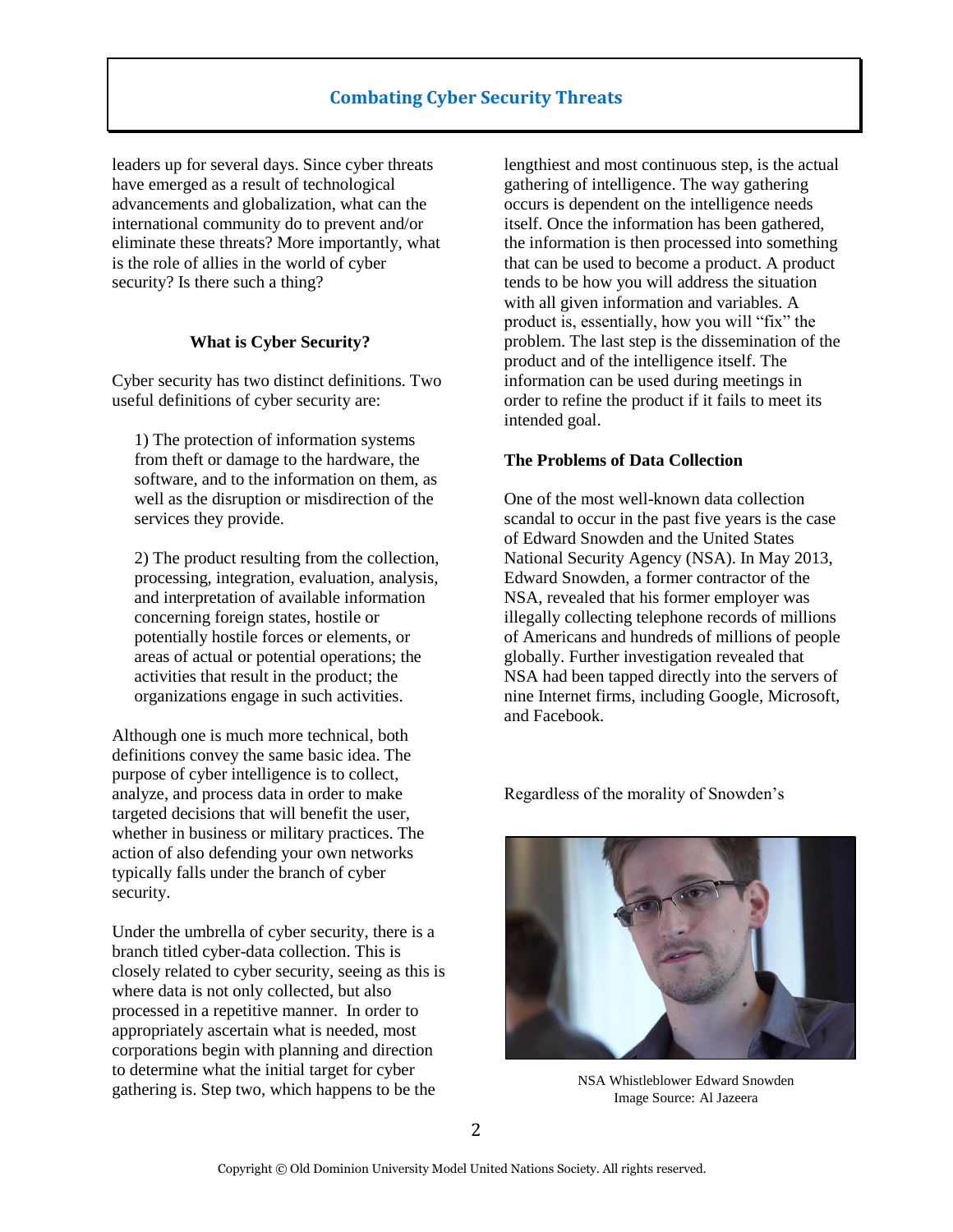## **Combating Cyber Security Threats**

actions, the exposure of NSA practices to foreign audiences has created the image of a paranoid, unrestrained and vulnerable U.S. government.

Another recent example of cyber threat was the infamous Panama Papers of 2016. When an anonymous source contacted the German magazine *Süddeutsche Zeitung*, no one could imagine what would follow. Encrypted documents from Mossack Fonseca, a Panamabased law firm, showed the company selling anonymous offshore access to celebrities, politicians, athletes, and drug smugglers, to anyone trying to evade their own government. The trove revealed 11.5 million documents on hundreds of thousands of prominent clients. Banks that had partnered with Mossack Fonseca were humiliated and subject to prosecution. To mention all the states involved in the Panama papers would take endless pages, but a few are Kuwait, Libya, Qatar, Russia, Saudi Arabia, Turkey, and the U.S. Other companies undoubtedly have offered comparable services.

Problems with data collection and sharing come in the action of collecting itself. The lack of cooperation in the cyber realm causes great problems and concerns. States have to choose between cooperation in sharing counterintelligence techniques and maintaining the monopoly over those practices. Public infrastructure is another useful topic for discussion, since some countries are unable to secure sensitive information because they are less technologically advanced. The only problem with such summits and talks is that instead of tackling an already existing issue, the international community addresses problems in a preemptive manner, meaning before they arise and therefore before they can be measured.

## **UN and International Responses**

 $\overline{\phantom{a}}$ 

<sup>1</sup> "Convention on Cybercrime." Council of Europe. September 23, 2001.

The first major work of action on crimes committed specifically via the internet came in September 2001 with the *UN Convention on Cybercrime*, negotiated in Budapest. The treaty signified the first international treaty about to define and standardize responses to Internet crimes. It sought to bridge the gap between international domestic laws regarding behavior, like copyright infringement, fraud, hate crimes, and issues regarding network security. Most of what this convention and treaty aimed at was to act as a facilitating document for international cooperation when it comes to preventing, labeling, and punishing cyber-crimes.



A meeting in Geneva of the UN Group of Government Experts. Source: Council on Forgien Relations

The treaty also includes that materials essential in the legal procedures such as evidence and the extradition of the accused are to be treated as any other crime. The treaty, though created by and within the Council of Europe, has been signed and ratified by several countries outside the Europe area, including but not limited to: Australia, Canada, Dominican Republic, Japan, and Mauritius<sup>1</sup>. Later in 2001 and into 2002, the Council of Europe drafted an additional protocol to the Convention on Cybercrime specifically

[http://conventions.coe.int/Treaty/EN/Treaties/H](http://conventions.coe.int/Treaty/EN/Treaties/Html/185.htm) [tml/185.htm.](http://conventions.coe.int/Treaty/EN/Treaties/Html/185.htm)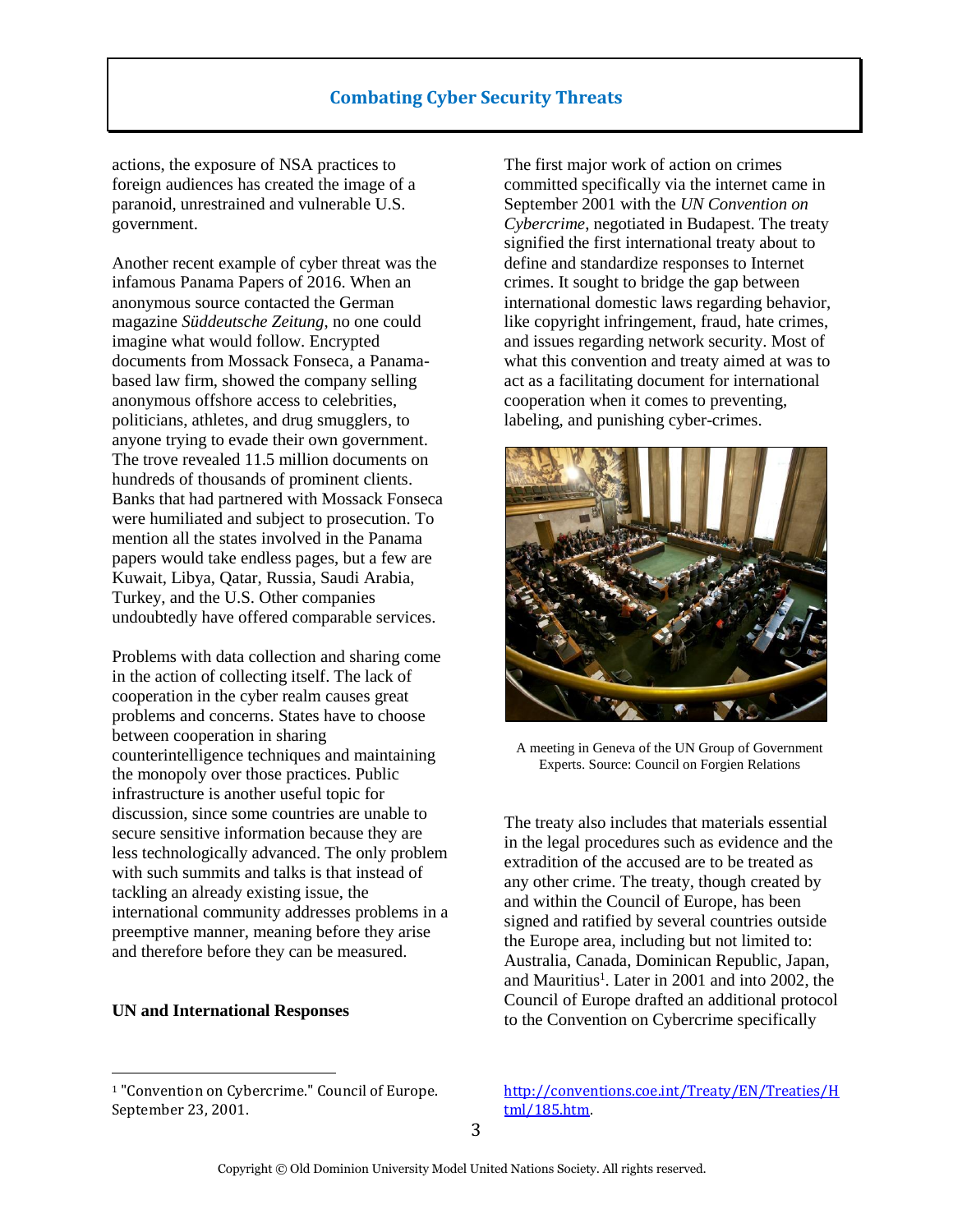about the criminalization of xenophobic and racist actions via cyber systems. In 2012, UN Secretary General Ban Ki-Moon appointed a governmental panel of experts from 15 states called the "**Group of Governmental** 

**Experts (GGE) on Developments in the Field of Information and Telecommunications in the Context of International Security"** to create a report for the UN on the topic of developments in cyber-security and information technology, and to recommend international actions or an opinion on it. The expert panel comprised of the 5 permanent members of the Security Council and ten other countries appointed from around the world, with Australia chairing. The report is now seen as a seminal work, and shaped the international understanding of cyber interactions and security.

The report highlights four main areas to be addressed: cooperation, international law, confidence building measures, and improving state IT capacities. In the international law area of discussion a key consensus was reached among the 15 state exerts: **international law fully applies to state actions in cyberspace**. This means that state actions against other states, aggressive or not, or when states are in breach of any other international law, the same consequences should follow if the law/norm was broken in either cyberspace or ordinary space<sup>2</sup>. [The landmark report](http://www.un.org/ga/search/view_doc.asp?symbol=A/68/98&referer=http://blogs.cfr.org/cyber/2015/04/13/the-uns-group-of-governmental-experts-on-cybersecurity/&Lang=E) is considered to the defining document for the UN thus far in the realm of cyber security.

The UN's action on cyber security has for the most part been delegated to the General Assembly, specifically First Committee (DISEC), and reactions to the 2013 report still top discussions on the committee agenda. In June of 2015 DISEC asked Ban Ki-Moon to appoint a fifth Governmental Group of Experts (GGE) to make recommendations.

 $\overline{\phantom{a}}$ 

Their four major findings include: the existence of state sovereignty in cyberspace, that international obligations made by states are applicable in cyberspace, states cannot use proxies to break international law and norms, and the recognition of the UN as the principal organization for the establishment of fundamental principles on the topic. A list of UN resolutions and reports can be found [here](https://www.un.org/disarmament/topics/informationsecurity/)<sup>3</sup>.

#### **Country and Bloc Positions**

In the international community, there are states who initiate cyber attacks, states who are the victims of such attacks, and states who have been both the attacker and the victim in the past. Here's a brief list of major state blocks and important state positions on the matter:

**African Union (AU)**: More often than not, AU member states fall victim to the north/south technical divide. Often the less developed infrastructure and economic exploitation of the global south leave the region in a disadvantage when compared to the technologically advanced north. The AU has worked to bridge this divide through conferences guiding member states in drafting legislation concerning cyber security. One such conference was the 2009 Extra-Ordinary Conference of African Union Ministries in charge of Communication and Information Technologies, which looked to unify cyber security policies throughout the AU, a goal yet to be achieved<sup>4</sup>. Another close partner of the AU on the matter has been the UN Economic Commission for Africa (UNECA) aiming at developing security mechanisms.

**Canada**: Canada is one of the most active members of the international community in cyberspace. The country sat on the Group of Governmental Experts (GGE) and helped author

Context of International Security." UN News Center. 2015. <sup>4</sup> "Cyber Security." African Union, 25 September 2015.

<sup>2</sup> Wolter, Detlev. "The UN Takes a Big Step Forward on Cybersecurity." Armscontrol.org. 4 September 2013.

<sup>3</sup> "UNODA - Developments in the Field of Information and Telecommunications in the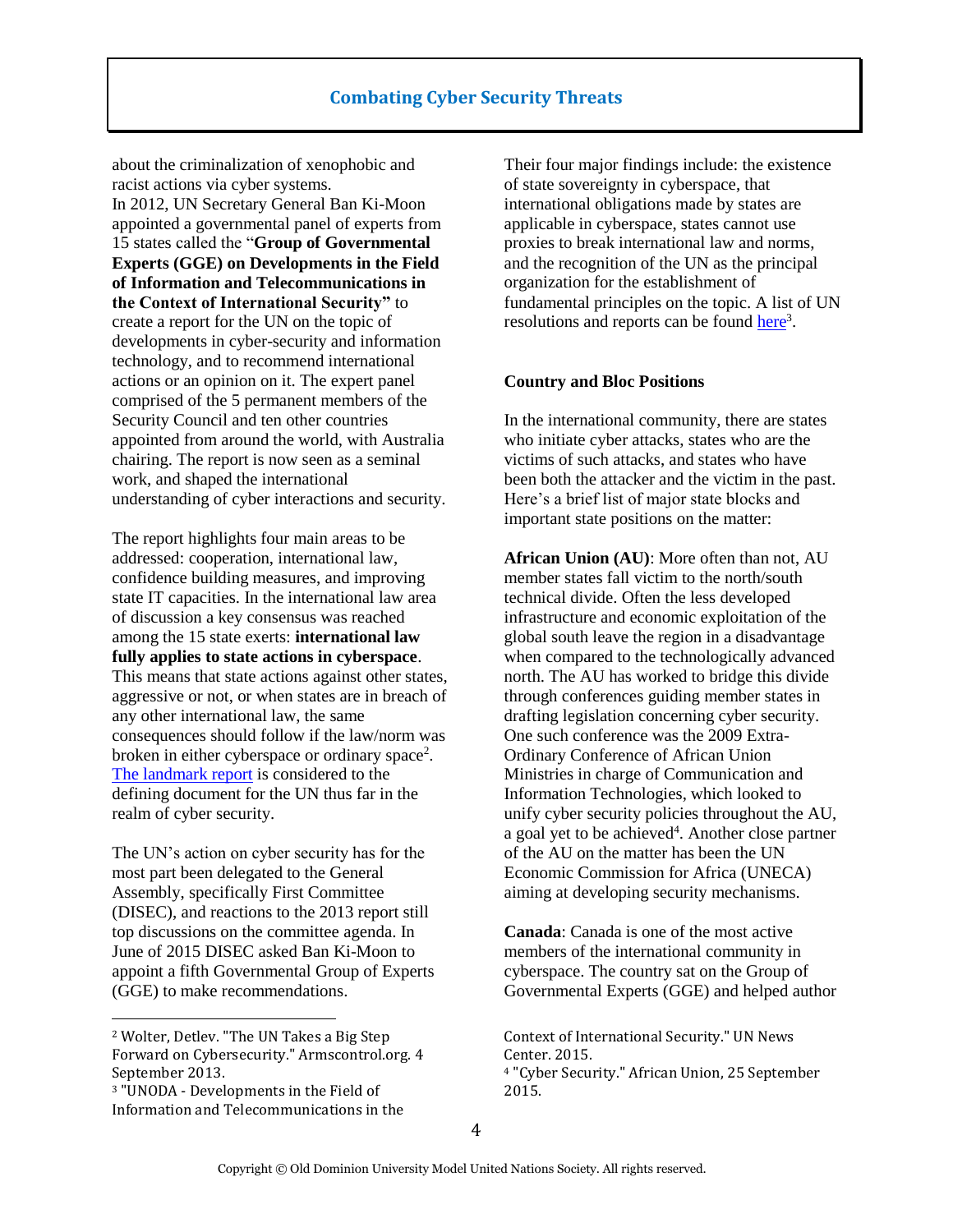its subsequent landmark 2013 report mentioned above. This state has been an avid supporter of the views of the report, especially in the areas of international law and the improvement of state IT capacities. Canada launched its own "cybersecurity and action plan of Canada" and new anti-spam legislature on the national level. Other actions include routine assistance to international organizations such as the Organization of American States (OAS), the North Atlantic Treaty Organization (NATO), and the Association of South East Asian Nations (ASEAN) both financially and with expert opinion in the field of cybersecurity.

**China:** Chinese officials tend to view the Internet as an extension of national law and sovereignty, not an alternative. The key to the Chinese approach to internet security is the socalled 'Great Firewall', which enables the Chinese Communist Party to rigorously control the kinds of access possible within the country.

Chinese also agencies and organizations are thought to be heavily engaged in global Internet espionage in other countries. There is less evidence Chinese activists or officials try to use the Internet disruptively outside their country's borders, unlike Russia, where such actions are more normal. China usually support proposals for coordinated international action to better supervise the Internet.

**Group of 7 (G7)**: The Group of 7 consists of Canada, the European Union (as a special member), France, Germany, Italy, Japan, the UK and the US. Non-coincidentally these states constitute some of the most advanced cyberstates on Earth and routinely discuss new issues of cyber intelligence and security. The main concern of Group of 7 (G7) revolves around cyber security in terms of financial institutions. Global cooperation is attempted in order to protect banks and investment firms, especially when these institutions are privately owned.

**The Non-Aligned Movement (NAM)**: the 120 member of the UN"s largest voting bloc agree on the importance of cyber security, but insist that security preoccupations must not overshadow more fundamental issues of free and equal access o the internet. They are especially concerned that security concerns will be sued to strengthen the economic advances of wealthy northern countries, and justify the further impoverishment of disadvantaged peoples. Excessive cyber security they note, may contribute to global poverty, weaken already feeble governments, and worsen pressure for regional conflict and for international migration. Security, they note, must be combined with commitments to access and development.

#### **North Atlantic Treaty Organization (NATO)**:

In 2007, NATO member state Estonia was the victim of a Directed Denial of Service (DDoS) attack which shut down several networks temporarily. The attack happened during a nationalist dispute between Russia and Estonia, but no evidence links the government of Russia to this attack. Immediately after, the alliance crafted its first cyber defense policy in January 2008, and created the NATO Cooperative Cyber Defense Centre of Excellence (NATO CCD COE) in Tallinn, Estonia. Each year the CCDCOE hosts a cybersecurity convention to discuss developments in the field<sup>5</sup>.

NATO stresses preparation for cyber defense. It does not engage in offensive operations, as a defensive alliance. This limits its ability to respond and undertake operations. NATO must wait to be attacked or for signs of immanent attack before it can respond.

**Republic of (South) Korea:** In 2014, the Republic of Korea was the victim of attempted cyber-attacks against a power plant in the country. Since, cyber policy has been strengthened in the country; South Korea created new cabinet positions for cyber security and is an author of the GGE report. The country began

 $\overline{\phantom{a}}$ 

<sup>5</sup> "Cyber Security." NATO. 1 September 2015.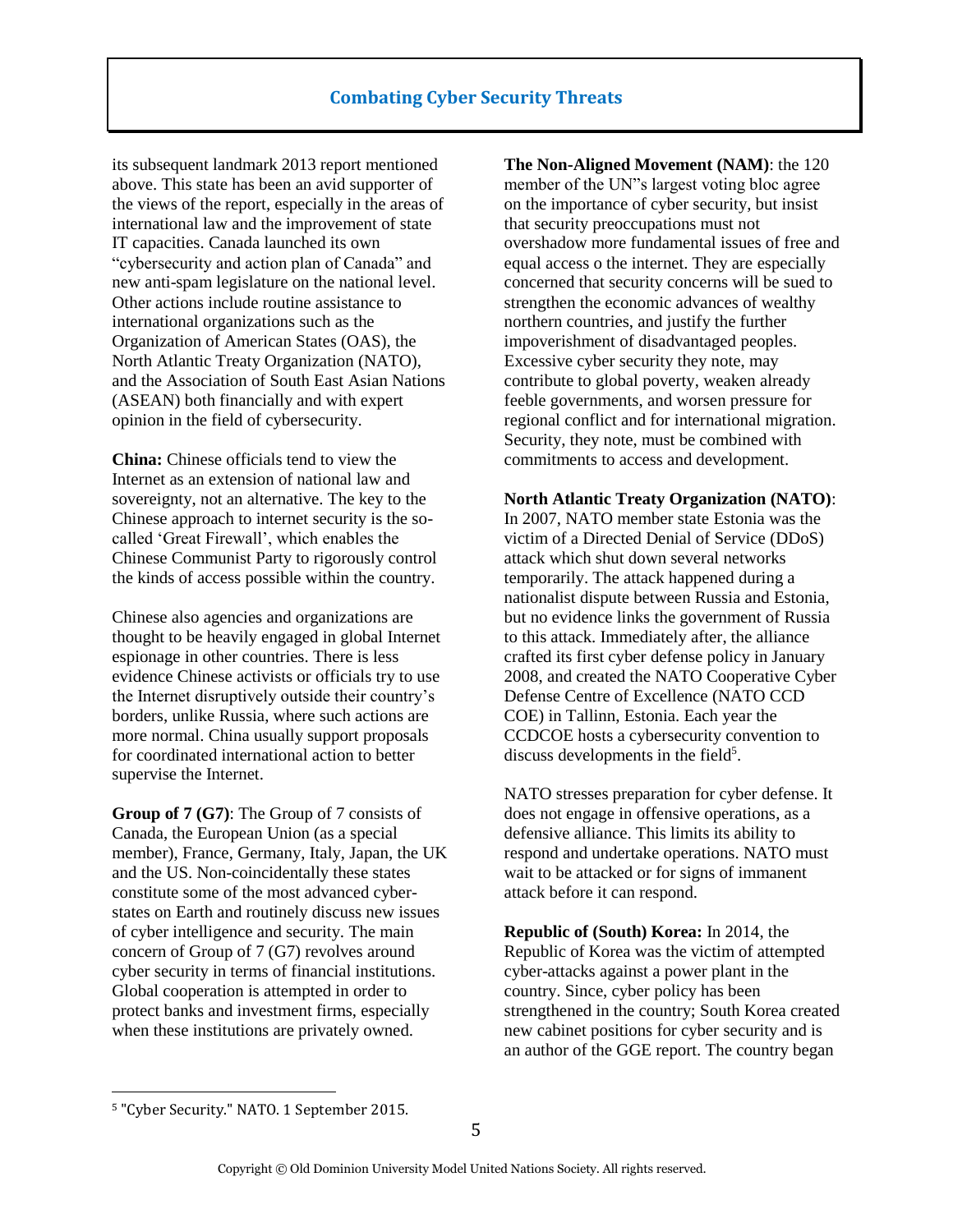## **Combating Cyber Security Threats**

regional efforts to discuss cyber security by hosting the Asia-Pacific Regional Seminar on International Law and State Behavior in Cyberspace jointly with the UN Institute for Disarmament Research, and the Seoul Conference on Cyberspace. South Korea still heavily supports regional programs.

**Russia:** Since 2007, hacking attacks from Russia have become a staple theme of media reporting. Foreign governments, especially NATO governments, and political parties are a common target, as critics of Russian foreign policy. The role of the government of Russia in this activity is unknown. The Russian government maintains that internet activity should be supervised to ensure its support national policies and goals.

In the meantime, China and Russia have signed a cyber security deal to mark cooperation between the two states. Its most significant features are a mutual assurance of nonaggression in cyberspace and support for cybersovereignty.<sup>6</sup>

**United States of America:** The US launched one of the first destructive cyber attacks, targeted against Iran's nuclear program in2 009, with temporary success. The United States also undertakes massive espionage against potentially all Internet and telephone users outside its borders, and some within.

At the same time, American officials want to strengthen global access to the Internet and minimize government supervision elsewhere. On the international level, the US aims at promoting internet freedom and shared practices for the creation of a secure and reliable cyberspace.<sup>7</sup>

### **Conclusion and Proposals**

 $\overline{\phantom{a}}$ 

When Snapchat and Twitter can bring down government agencies, and when some of the most powerful states attempt to fix problems that can't be measured, what will the international body be able to do to cease the relentless attacks of cyber warfare?

Some alternatives for United Nations to consider include:

- 1) Can the UN Member States agree on Best Practices to guide Internet use and protection? What are standards and best prices that everyone in the UN can agree on?
- 2) Can UN Member states be asked to implement uniform standards for Internet security and supervision?
- 3) How to balance cyber security with individual rights? Do demands for cyber security require that private firms and users surrender much of their pervious freedoms to state government supervision and oversight? Some governments clearly favor such supervision, while others believe this is the opposite for what the Internet should do.
- 4) Should offensive attacks on the Internet—such as viruses that paralyze equipment, and Director Denial of Service (DDoS) attacks that jam networks, or attacks on specific operators—be prohibited under international law? If so, how should such a prohibition be enforced?
- 5) Finally, should there be a new UN agency to monitor Internet access and oversight? What should its powers be? How should it be financed?

[Studies, University of Washington, accessed Sep](https://jsis.washington.edu/news/china-russia-cybersecurity-cooperation-working-towards-cyber-sovereignty/)  [19, 2016.](https://jsis.washington.edu/news/china-russia-cybersecurity-cooperation-working-towards-cyber-sovereignty/) <sup>7</sup> Ibid.

<sup>6</sup> Yuxi Wei, "China[-Russia Cybersecurity](https://jsis.washington.edu/news/china-russia-cybersecurity-cooperation-working-towards-cyber-sovereignty/)  [Cooperation: Working Towards Cyber-](https://jsis.washington.edu/news/china-russia-cybersecurity-cooperation-working-towards-cyber-sovereignty/)[Sovereignty," Jackson School of International](https://jsis.washington.edu/news/china-russia-cybersecurity-cooperation-working-towards-cyber-sovereignty/)